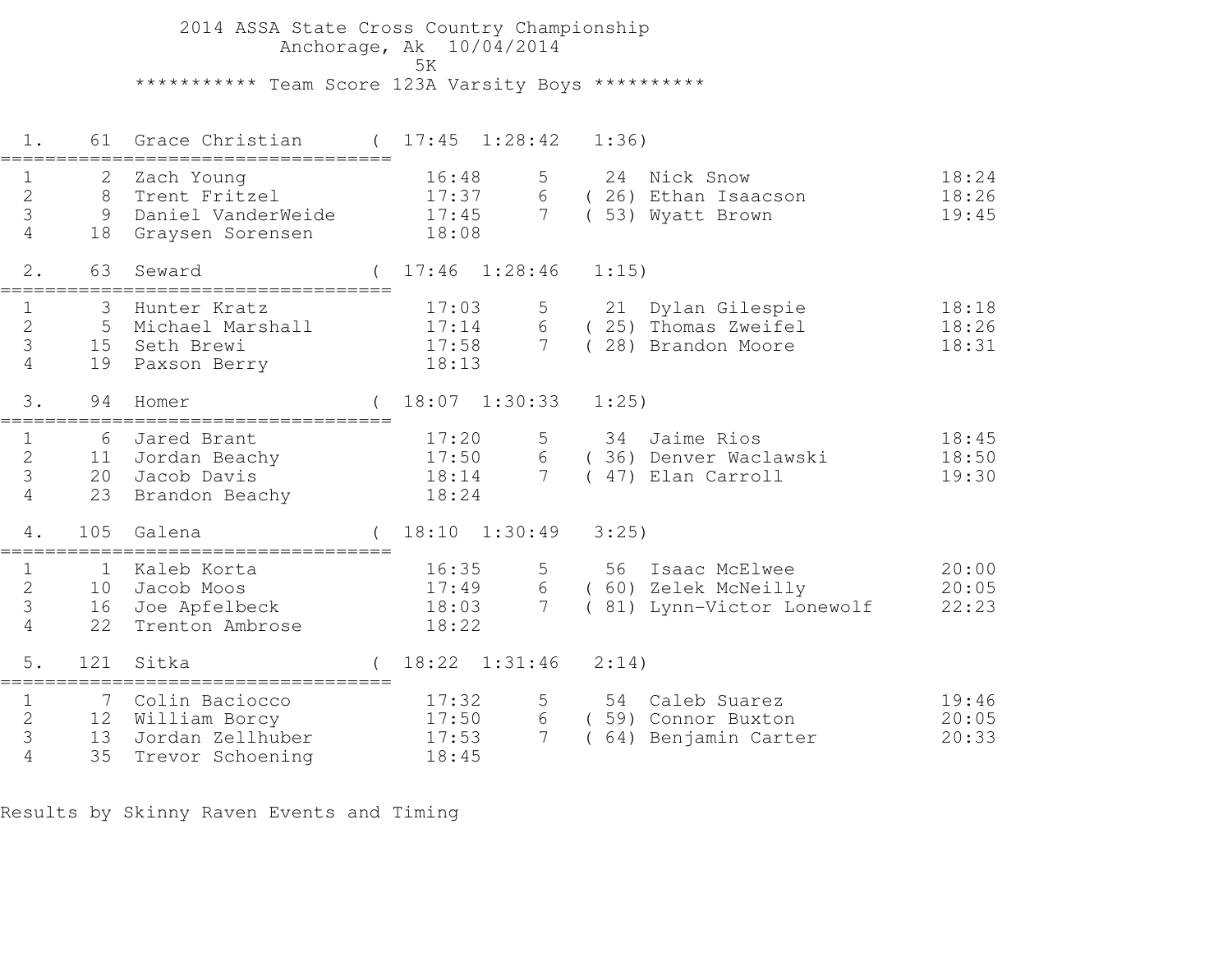2014 ASSA State Cross Country Championship Anchorage, Ak 10/04/2014 5K\*\*\*\*\*\*\*\*\*\*\* Team Score 123A Varsity Boys \*\*\*\*\*\*\*\*\*\*

| 6.                                                   | 134                  | ACS                                                                     | 18:28                            | 1:32:18                   | 0:48)                                                          |                         |
|------------------------------------------------------|----------------------|-------------------------------------------------------------------------|----------------------------------|---------------------------|----------------------------------------------------------------|-------------------------|
| $\mathbf{2}$<br>3<br>$\overline{4}$                  | 14<br>27<br>31       | Blake Bennett<br>Josh Miller<br>29 Timothy Storrza<br>Michael Todd      | 17:55<br>18:29<br>18:33<br>18:38 | 5<br>6<br>$7\overline{ }$ | 33<br>Ben Sobek<br>(50) Shaun Quinn<br>(55) Luke Coverdell     | 18:43<br>19:40<br>19:56 |
| 7.                                                   | 165                  | Unalaska                                                                | $18:44$ $1:33:40$                |                           | 3:10)                                                          |                         |
| $\mathbf 1$<br>$\mathbf{2}$<br>3<br>4                | 4<br>30<br>32<br>38  | Ross Enlow<br>Cade Tereda<br>Michael Willis<br>Michael Remolino         | 17:06<br>18:36<br>18:40<br>19:02 | 5<br>6                    | 61<br>Liam Andersen<br>(65) Andy Nguyen                        | 20:16<br>20:36          |
| 8.                                                   | 196                  | Nome                                                                    | 19:06                            | 1:35:27                   | 1:36)                                                          |                         |
| $\frac{1}{2}$<br>3<br>4                              | 17<br>39<br>43<br>46 | Wilson Hoogendorn<br>Oliver Hoogendorn<br>Harrison Moore<br>Jamie Yi    | 18:04<br>19:03<br>19:11<br>19:29 | 5<br>6<br>$7\overline{ }$ | 51<br>James Jorginson<br>(58) Leif Erikson<br>73) James Horner | 19:40<br>20:01<br>21:13 |
| 9.                                                   | 238                  | Petersburg<br>==================                                        | 19:32 1:37:36                    |                           | 1:24)                                                          |                         |
| 1<br>$\mathbf{2}$<br>3<br>$\overline{4}$             | 37<br>40<br>41<br>57 | Ben Zarlengo<br>Tucker Hagerman<br>Nathaniel Lenhard<br>Daniel Holmberg | 18:59<br>19:06<br>19:07<br>20:01 | 5<br>6                    | 63 Kyle Hagerman<br>77) Stuart Medalan                         | 20:23<br>21:39          |
| 10.                                                  | 287                  | Monroe                                                                  | 20:11                            | 1:40:55                   | 2:12)                                                          |                         |
| $\mathbf 1$<br>$\overline{c}$<br>3<br>$\overline{4}$ | 44<br>45<br>52<br>70 | Andrew Walter<br>Sam Bloom<br>Garrett Grahek<br>Troy Metz               | 19:18<br>19:21<br>19:40<br>21:06 | 5<br>6                    | 76<br>Walker Ringstad<br>78)<br>DeVonne Davis                  | 21:30<br>21:54          |

Results by Skinny Raven Events and Timing